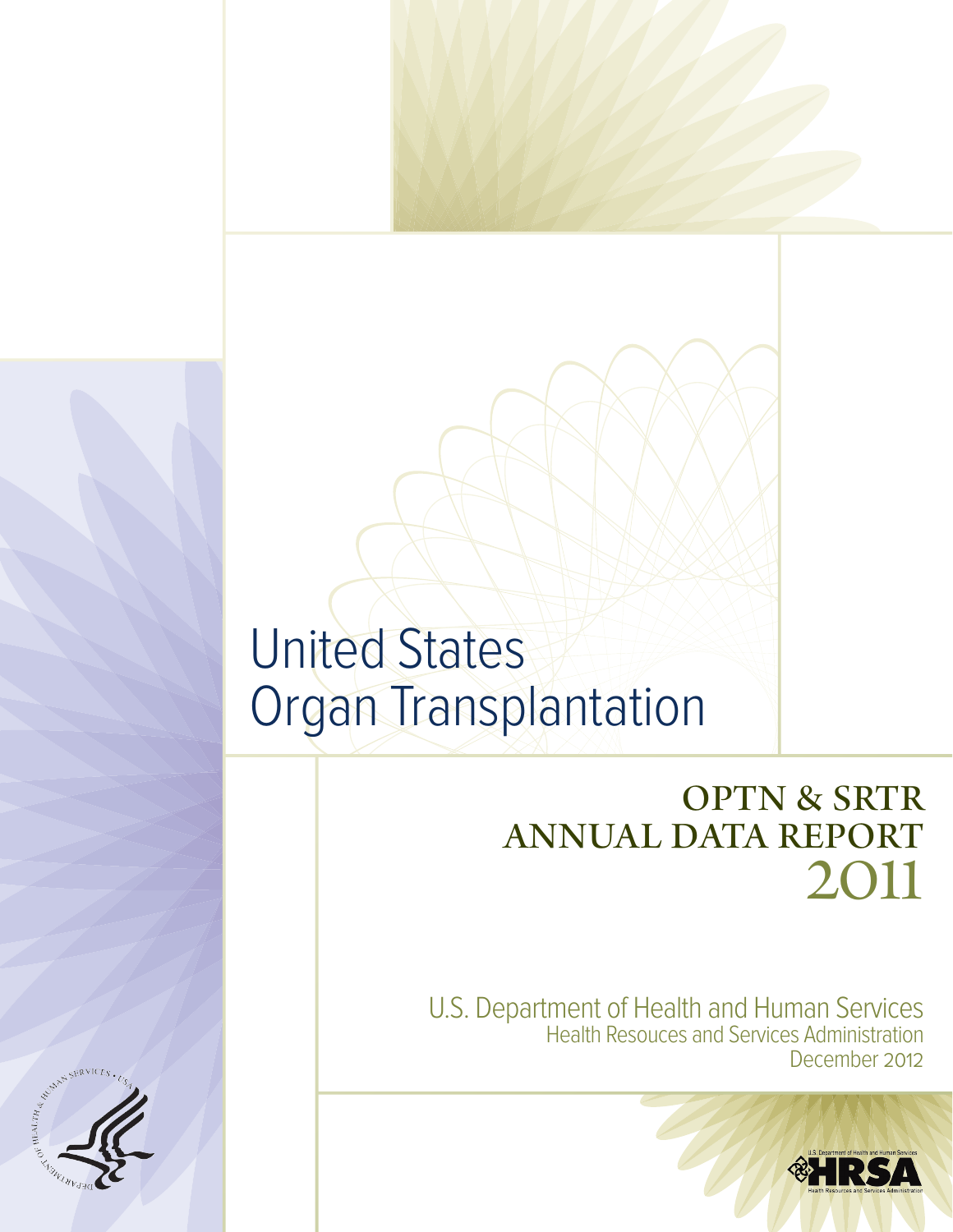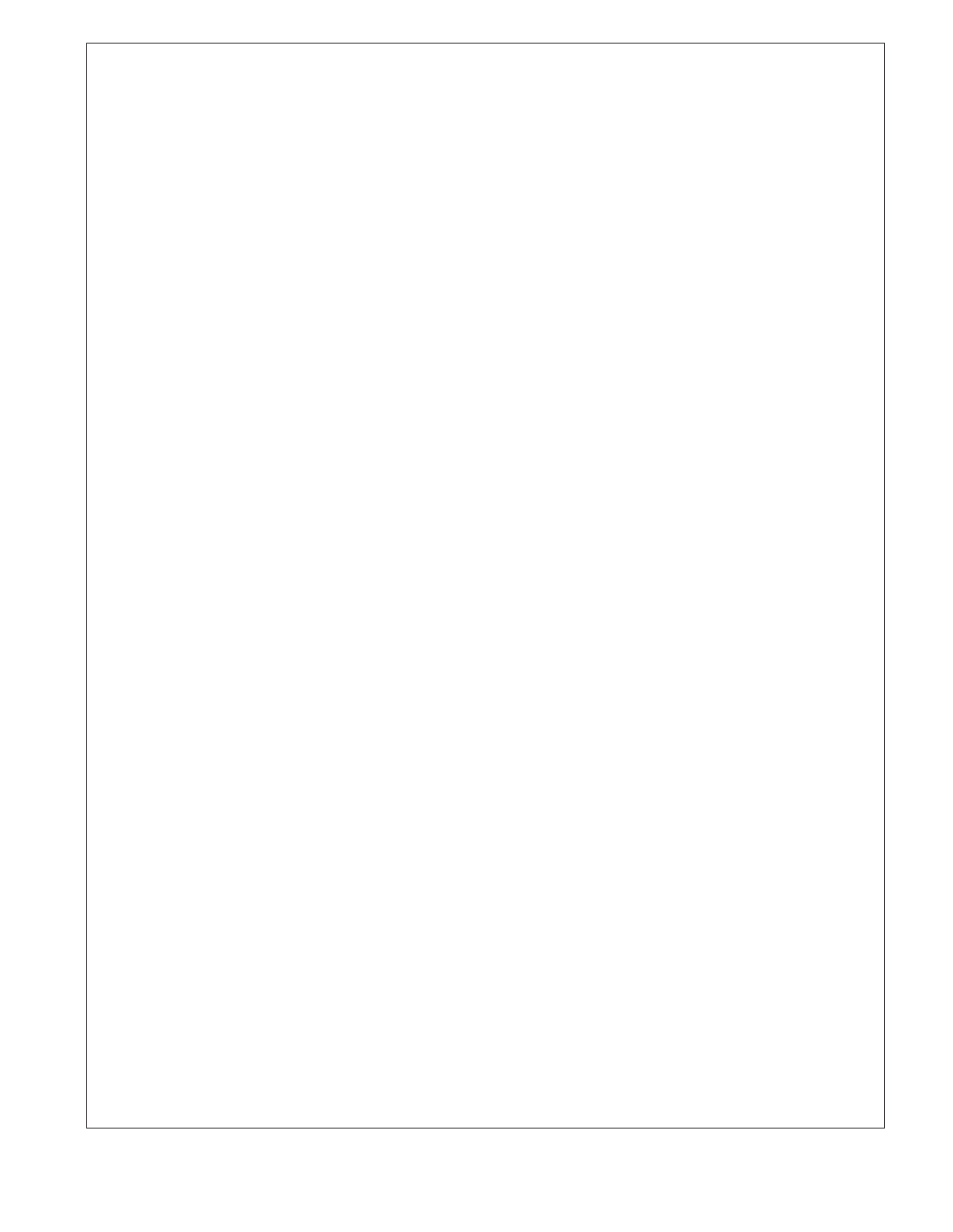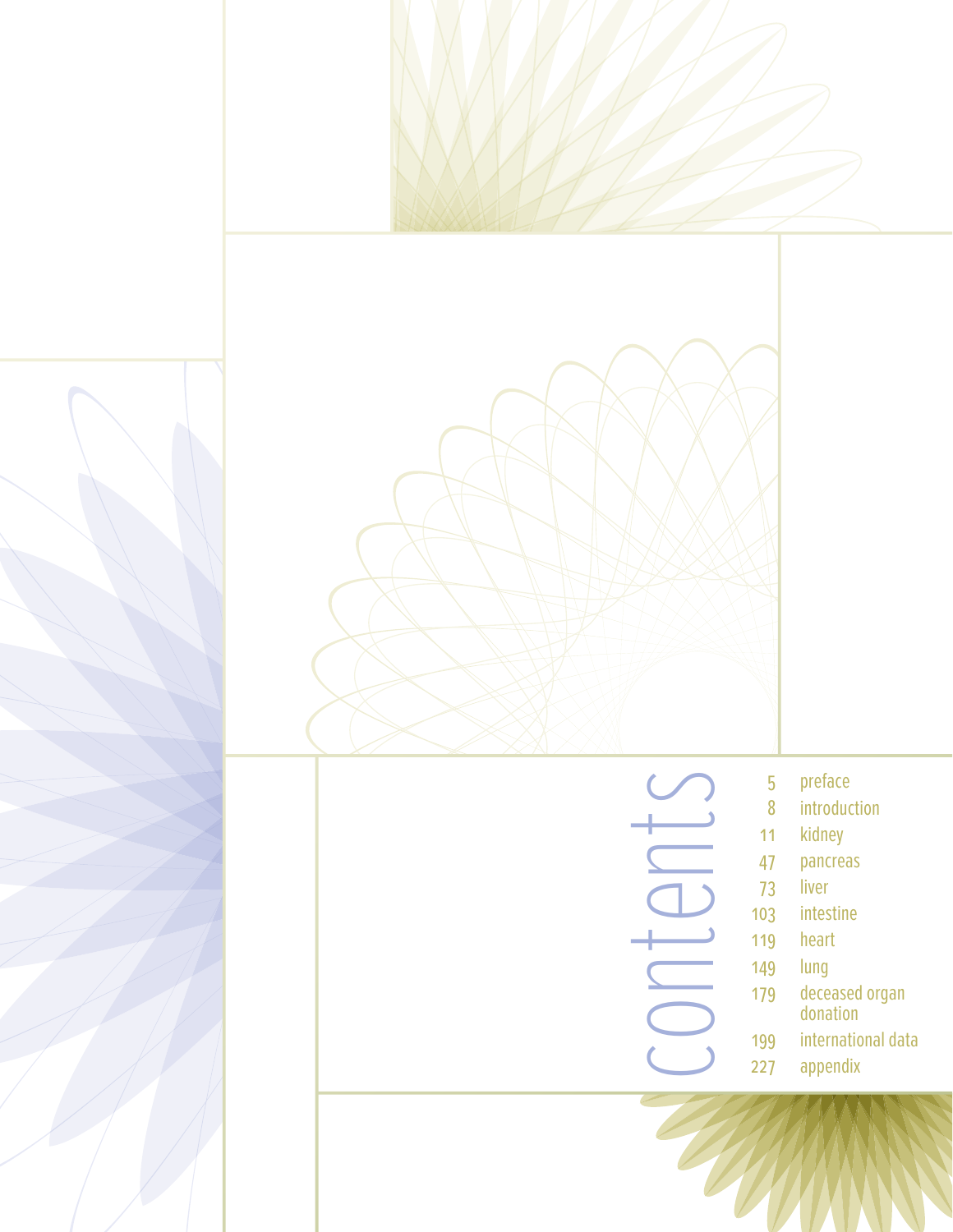#### populations reported

Figure titles indicate adult or pediatric populations; if not specified, data include all patients of all ages.

With the exception of the "total transplants" figure in each organ-specific chapter (i.e., KI 4.1), and of pancreas figures which specify SPK and PAK transplants, all figures in these chapters are limited to patients on the waiting list for a single-organ transplant (i.e, not heart-lung, not kidney-pancreas).

#### **AGE**

Adult patients are defined as those 18 and older for all organs except lung; lung allocation policy treats patients 12 and older as adults. For wait-list figures, age is defined at time of listing unless otherwise specified.

#### race/ethnicity

Multi-racial patients are defined as other/unknown. When a given race group is not shown, it is included with other/unknown.

#### ECD kidneys

Data on willingness to accept an ECD kidney are available from 2003.

## pancreas data

Pancreas data encompass the three types of pancreas wait lists or transplants: simultaneous kidney-pancreas (SPK), pancreas after kidney (PAK), and pancreasalone (PTA).

#### lung allocation score

The lung allocation score (LAS) became available in 2005. Data by LAS are presented using the most recent LAS before December 31 of each year.

*Figure titles specify adult and pediatric populations; if not listed, figure includes patients of all ages. (For lung data, patients aged 12 and older are grouped with adults.) And unless otherwise indicated, data in all figures are for solitary organ transplants.*

# Each chapter contains (when relevant to the specific organ) the following sections:

- *wait list*
- *deceased donation*
- *live donation*
- *transplant*
- *donor-recipient matching*
- *outcomes*
- *immunosuppression*
- *pediatric transplant*
- *maps of transplant centers*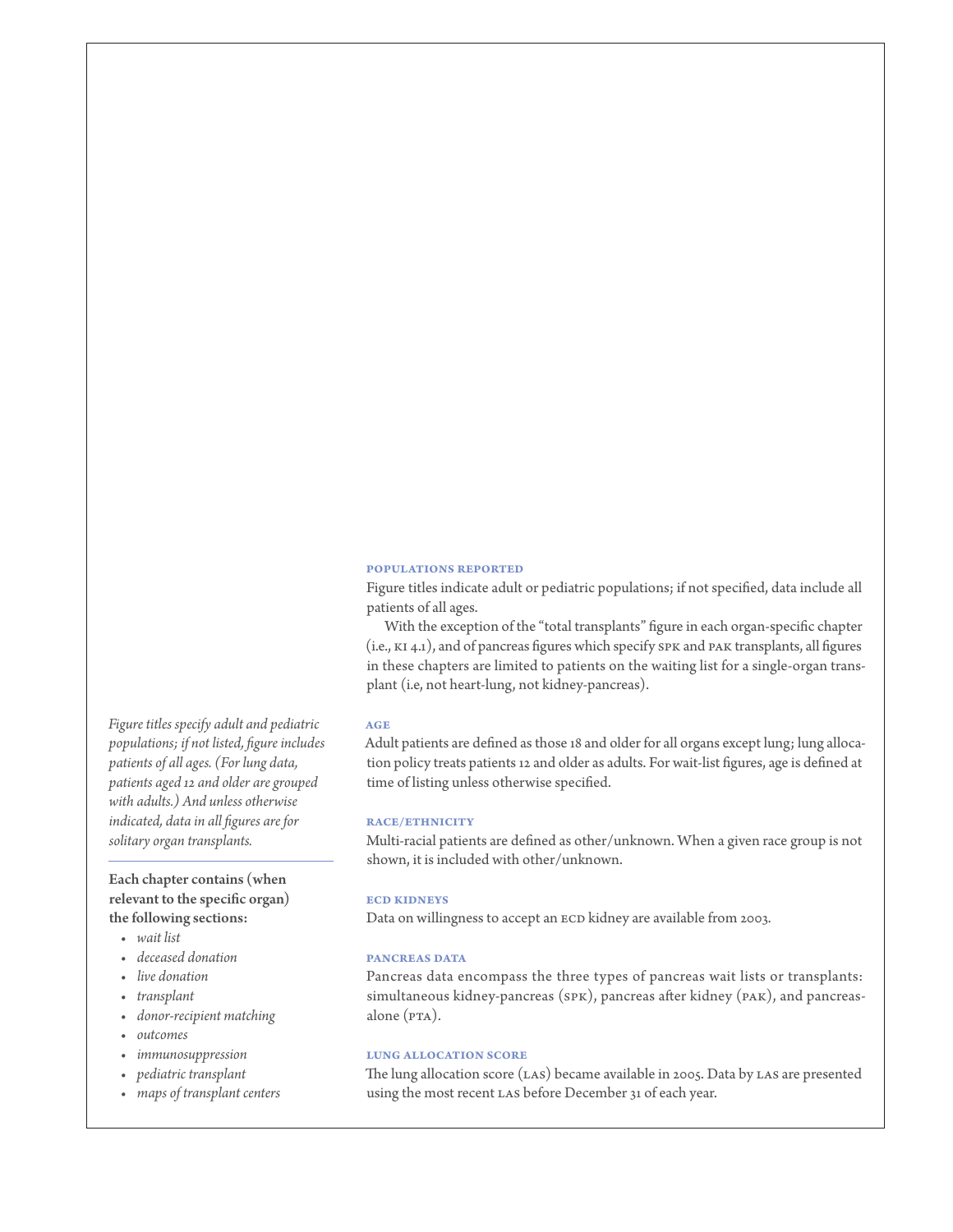# preface

This Annual Data Report of the US Organ Procurement and Transplantation Network (OPTN) and the Scientific Registry of Transplant Recipients (SRTR) is the 21st annual report and is based largely on data pertaining to the period 1998-2011. The previous report, OPTN/SRTR 2010 Annual Data Report, was based on data from the period 1998- 2009. Thus, the current report contains two additional years of data, for 2010 and 2011, and therefore includes more recent data than the previous report. In addition, the title OPTN/SRTR 2011 Annual Data Report reflects the fact that the report covers the most recent complete year of transplants, those performed in 2011.

This publication was developed for the US Department of Health and Human Services, Health Resources and Services Administration, Healthcare Systems Bureau, Division of Transplantation, by the SRTR contractor, the Minneapolis Medical Research Foundation (MMRF), and the OPTN contractor, the United Network for Organ Sharing (UNOS), under contracts HHSH250201000018C and 234-2005-37011C, respectively.

As the SRTR contractor, MMRF, through its Chronic Disease Research Group (CDRG), determined which data to present, conducted the required analyses, created the figures and tables, drafted the text, and designed the document. As the OPTN contractor, UNOS reviewed the draft report, contributed to the content, and provided the glossary. This report is available at http://www. srtr.org/. Individual chapters, as well as the report as a whole, may be downloaded.

#### Overview and Highlights

This Annual Data Report includes chapters on kidney, pancreas, liver, intestine, heart, and lung transplantation, a chapter on deceased donor organ donation, and an appendix. Also, new this year is a chapter on international transplant rate comparisons. The organ-specific chapters include sections describing the waiting list, deceased donor organ donation, living donor organ donation, transplant, donor-recipient matching, outcomes, immunosuppression, and pediatric transplant. When possible, similar data and formats are used for each chapter and section. However, this is not always possible because some data are not pertinent to all organs.

Graphical presentation of the data is emphasized: approximately 500 figures, tables, and maps are included in the various chapters. Graphics are downloadable from the SRTR website as slides. The data behind the graphics are downloadable from the SRTR website in a spreadsheet format. Numerous data tables are also provided on the site.

Maps in this report present data divided into quintiles. A sample map is provided on the next page.

In this example, approximately one-fifth of all data points have a value of 10.8 or above. Ranges include the number at the lower end of the range, and exclude that at the upper end (e.g., the second range here is 8.2 to <  $9.2$ ). To facilitate comparisons of maps for different periods, we commonly apply a single legend to each map in a series. In this case, the data in each individual map are not evenly distributed, and a map for a single year may not con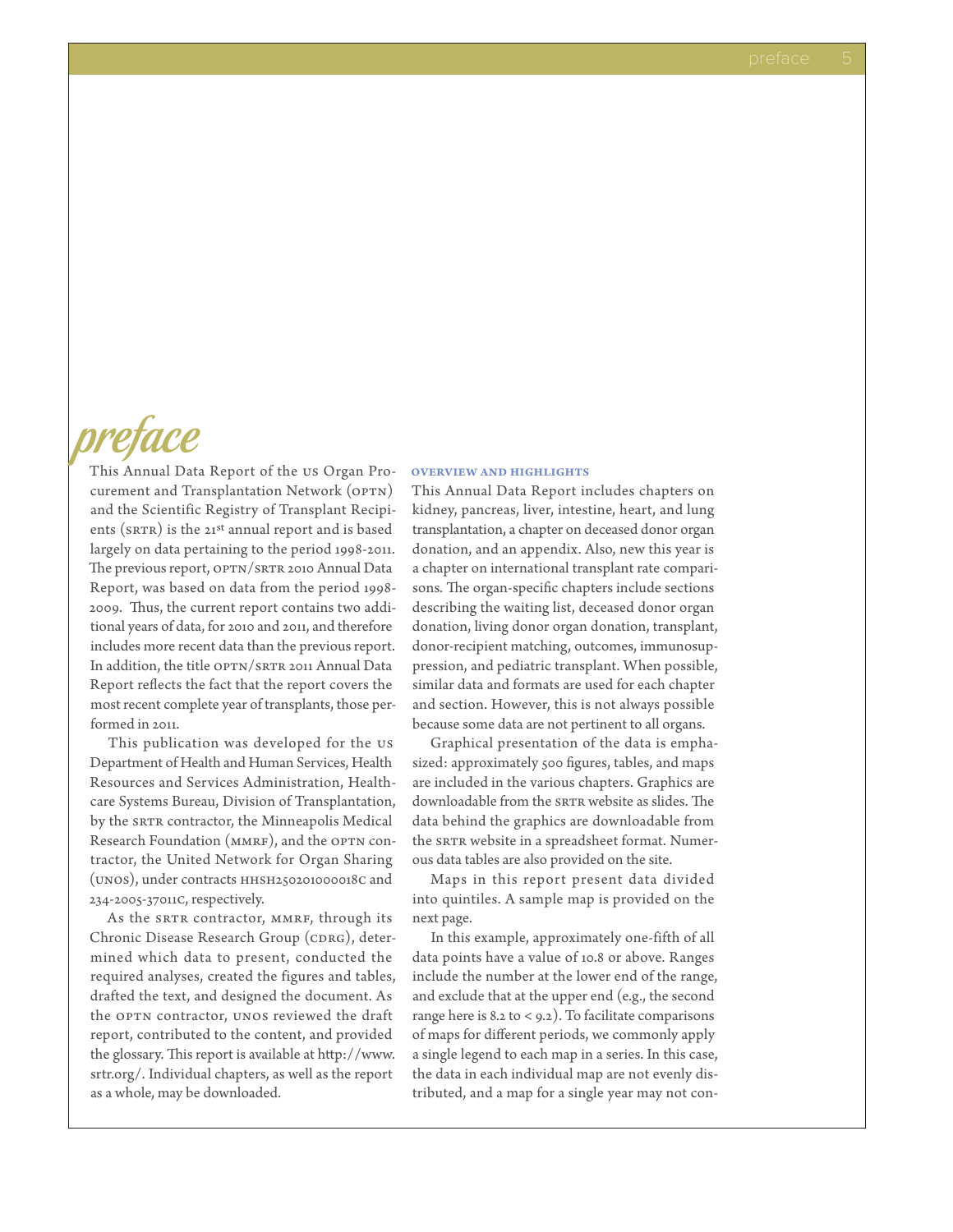tain all listed ranges. Numbers in the first and last boxes indicate the mean values of data points in the highest and lowest quintiles, not the minimum and maximum of observed data.

Maps by donation service area (DSA) use DSA boundaries in effect at the end of 2011. Some DSAs include non-contiguous areas. If a DSA has no transplant program for a given organ, the DSA is not shaded on the map.

On the SRTR website, the Excel page for each map includes additional data. The map-specific mean is calculated using only the population included in the map; this does not usually match other data in the Annual Data Report, and should be quoted with caution. The overall mean includes all patients for whom data are available, whether or not their residency, transplant center, or DSA is known. We also include the number of patients excluded in the map-specific mean, and the total number of patients used in the calculation.

#### Milestone Dates in the Production of This Report

Data were cut: April 2012. Data were analyzed: May 2012.



#### DATA REQUESTS TO THE SRTR

Simple data requests can be fulfilled with existing data, do not require additional programming or analyses, can generally be fulfilled quickly (i.e., in less than 4 hours), and do not require a data use agreement (DUA) or payment. Requests for a standard analysis file (SAF) or a simulated allocation model (SAM) require a DUA and payment. SRTR offers a student discount for researchers who qualify.

Data requests requiring linkages with other public or private data sources can often be accommodated. To protect the privacy of individuals in the transplant registry, SRTR will perform linkages and analyses that require use of personal identifiers; SRTR will release the resulting data as summary data or as individual data with encrypted identifiers. In exceptional circumstances, identifiers may be released to other government agencies or to investigators for linkage, but only after authorization by the SRTR Technical Advisory Committee and the SRTR Project Officer at HRSA. Data requests for additional SRTR programming will be considered depending on available resources and reviewed on a case-by-case basis by SRTR and the SRTR Project Officer at HRSA. Requesters must sign a DUA. An hourly rate will be assessed for time spent on the request; cost to fulfill the request is based solely on the programming time required. Data sets require payment in addition to payment for programming time.

#### **WEBSITES**

**www.srtr.org** is a public website containing transplant program-specific reports, organ procurement organization (OPO)-specific reports, summary tables, archives of past reports, timelines for future reports, risk-adjustment models, methods, basic references for researchers who use SRTR data files, a link to the Annual Data Report and its supporting documentation and data tables, answers to frequently asked questions, and other information.

**https://securesrtr.transplant.hrsa.gov** 8.2 9.2 9.9 10.8 **HIPS://SECURESRIR.TRANSPLANT.HRSA.GOV**<br>is a secure website that provides access to the pre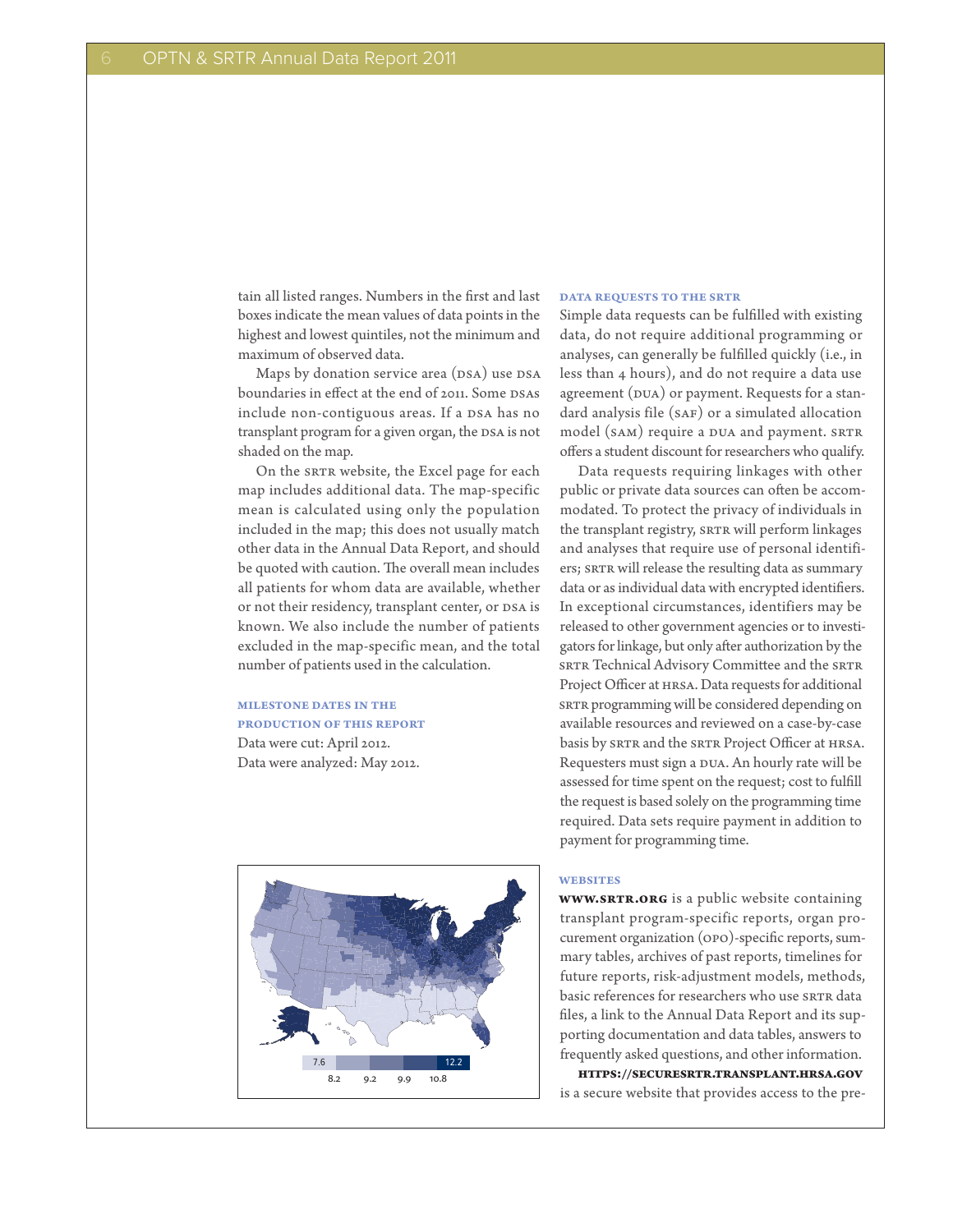release program- and OPO-specific reports, survival spreadsheets, and other useful information. All individual authorized users from transplant programs and OPOs have their own unique logins for the secure site.

**http://unos.org** is a public website containing information on donation and transplantation, data collection instruments, data reports, education materials for patients and transplant professionals, policy development, and other information. This website also links to the OPTN website.

**http://optn.transplant.hrsa.gov** is a public website containing news, information, and resources about transplantation and donation, including transplant data reports; policy development; and related boards and committees. It also contains allocation calculators, a calendar of events, answers to frequently asked questions, and other information.

## Contact Information

**Patient inquiries**

888-894-6361 (toll free)

#### **Research inquiries**

OPTN/UNOS requests: 804-782-4876 (phone); 804-782-4994 (fax) SRTR data requests: 877-970-SRTR (toll free); 612-347-5878 (fax)

# **Media inquiries**

301-443-3376 (HRSA / Office of Communications) 804-782-4730 (OPTN) 612-337-8960 (SRTR)

#### **Federal program inquiries**

HHS/HRSA/HSB/DoT 5600 Fishers Lane Parklawn Bldg, Rm 12C-06 Rockville, MD 20857 301-443-7577

#### **COPYRIGHT**

Data are not copyrighted and may be used without permission if appropriate citation information is provided.

#### Suggested Citations

Full citation: Organ Procurement and Transplantation Network (OPTN) and Scientific Registry of Transplant Recipients (SRTR). OPTN/SRTR 2011 Annual Data Report. Rockville, MD: Department of Health and Human Services, Health Resources and Services Administration, Healthcare Systems Bureau, Division of Transplantation; 2012. To specify a page number, add it at the end of the citation as follows (for example): …2012:96.

Or, provide the URL for the webpage cited and the access date: Organ Procurement and Transplantation Network (OPTN) and Scientific Registry of Transplant Recipients (SRTR). OPTN/SRTR 2011 Annual Data Report. Department of Health and Human Services, Health Resources and Services Administration, Healthcare Systems Bureau, Division of Transplantation; 2012. Available at [insert URL here]. Accessed [insert date here].

Abbreviated citation: OPTN/SRTR 2011 Annual Data Report. HHS/HRSA/HSB/DOT.

# **Publications based on data in this report or supplied on request must include a citation and the following statement**

The data and analyses reported in the 2011 Annual Data Report of the Organ Procurement and Transplantation Network and the US Scientific Registry of Transplant Recipients have been supplied by the Minneapolis Medical Research Foundation and UNOS under contract with HHS/HRSA. The authors alone are responsible for reporting and interpreting these data; the views expressed herein are those of the authors and not necessarily those of the US Government.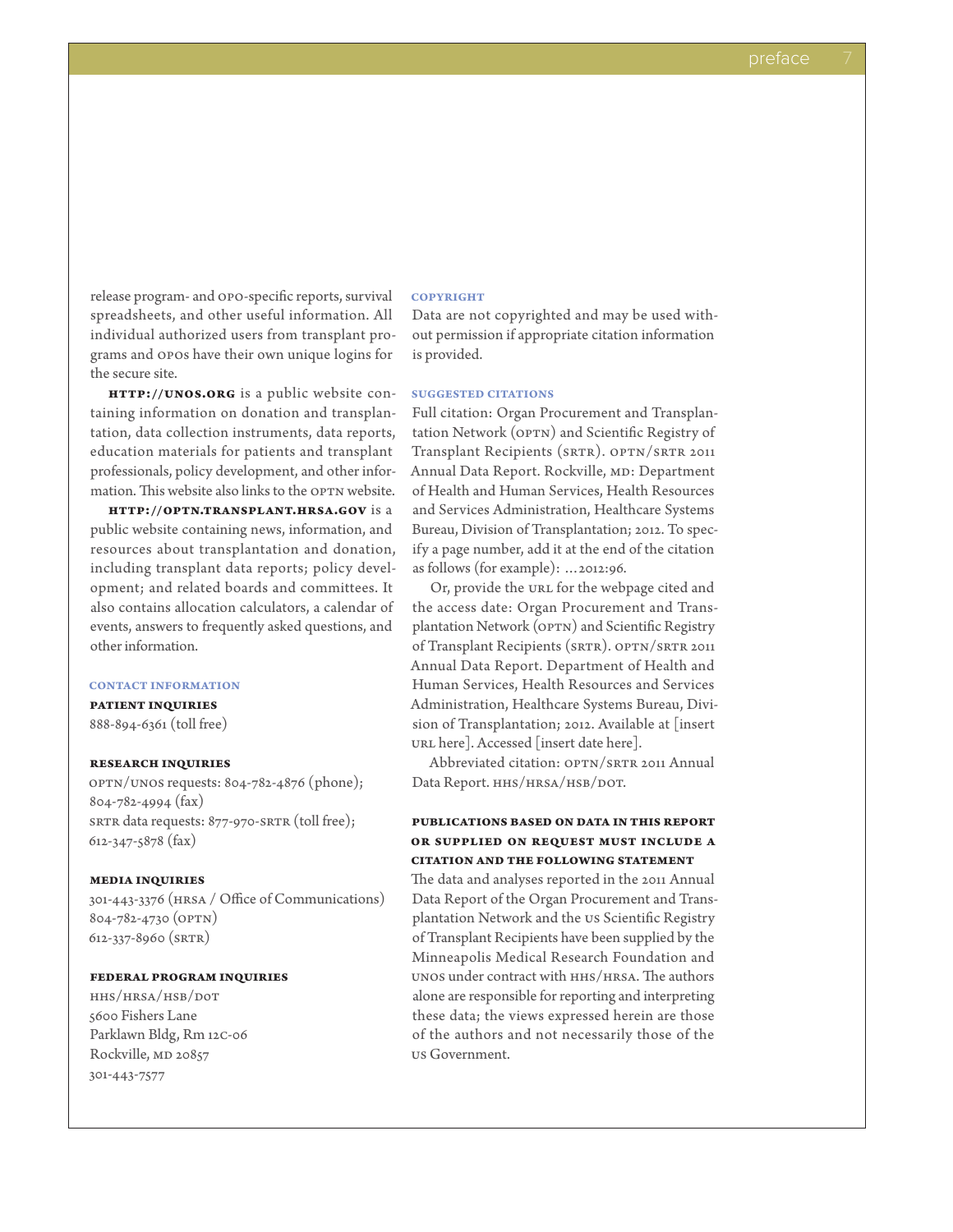# introduction

As in previous years, a recurring theme in this year's Annual Data Report is the imbalance between the supply of organs and the number of patients who could benefit from transplant. Differences in supply and demand for different organs are highlighted below; also discussed are changes in waiting list activity, transplants performed, and organs recovered for transplant but discarded.

# Deceased donor transplant waiting lists

Separate waiting lists are maintained for each deceased donor organ that is allocated for transplant by the Organ Procurement and Transplantation Network (OPTN). The numbers of new patients listed for transplant every year differ by organ type. In making comparisons, it is important to remember that patients who need a kidney and,



#### INT 1a Patients on the waiting list on December 31 of the year (active listings only)

All except PA: Patients waiting for a transplant on 12/31 of the given year. Patients concurrently listed at multiple centers are counted only once. Those with concurrent listings and active at any program are considered active; those inactive at all programs at which they are listed are considered inactive. PA only: Patients waiting for a transplant on 12/31 of the given year. Patients concurrently listed at multiple centers or on more than one list (pancreas-alone, kidney-pancreas) are counted only once. Those with concurrent listings and active at any program are considered active; those inactive at all programs at which they are listed are considered inactive. to a lesser extent, patients who need a liver may undergo living donor transplant and never appear on the deceased donor waiting list. However, some patients who ultimately undergo living donor transplant may have been listed on the deceased donor waiting list.

The kidney transplant waiting list is the largest by far (Figure 1a). On December 31, 2011, 54,599 active candidates were wait-listed for kidney transplant, 1,086 for simultaneous pancreas-kidney (SPK) transplant, 267 for pancreas transplant alone (PTA) or pancreas after kidney (PAK) transplant, 12,905 for liver transplant, 183 for intestine transplant, 2,208 for heart transplant, and 1,323 for lung transplant. Of note, in 2005, a new allocation system based on the Lung Allocation Score (LAS) was implemented in an attempt to allow sicker patients to undergo lung transplants more quickly. With implementation of this new system, many patients who would not undergo transplant were removed from the lung transplant waiting list, resulting in an abrupt decline in the number of candidates listed (Figure 1a). In addition, some patients are listed for multiple organs and appear on more than one waiting list.

The number of active (prevalent) candidates on the kidney transplant waiting list was virtually unchanged between December 31, 2010, and December 31, 2011; it increased by only 0.2%, from 54,505 to 54,599 (Figure 1a). Previously, the number of active candidates on the kidney transplant waiting list had increased every year, averaging a 2.7% per year increase over the past 5 years. The numbers of prevalent candidates on the waiting list at the end of the year declined in 2011 compared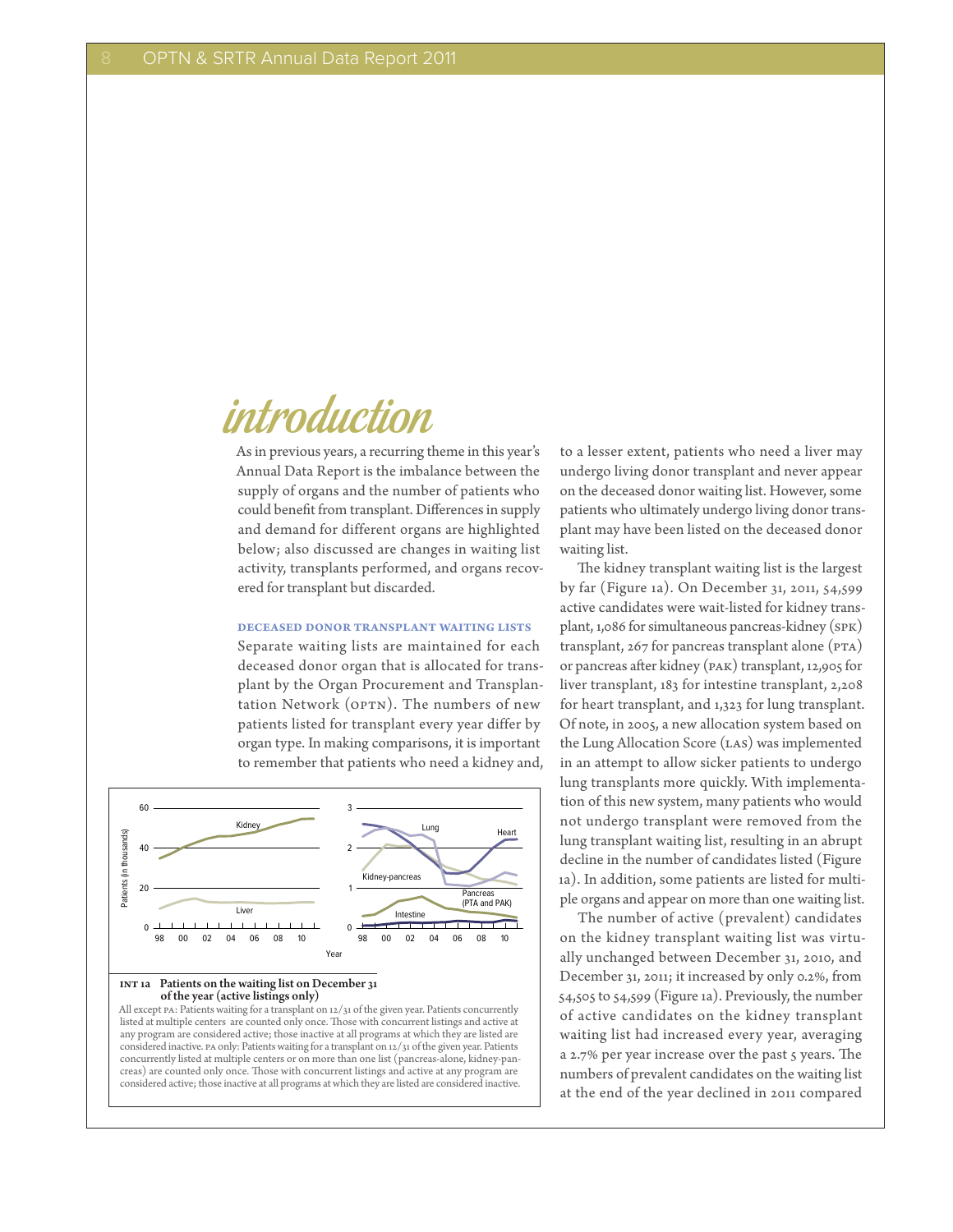with 2010 for SPK (-6.2%), PTA (-15.5%), and lung (-4.8%) transplants, but were unchanged for heart (0.0%) and liver (-0.2%) transplants.

The number of new (active and inactive) candidates added to the deceased donor kidney waiting list declined 3.4% between 2010 and 2011 (Figure 1b). The annual numbers of candidates added to the waiting lists also declined for SPK (-14.7%), PTA (-12.8%), heart (-1.9%), and, to lesser extents, lung (-0.9%) and liver (-0.7%).

One can speculate that the small reduction in the demand for deceased donor kidney transplant may reflect the slowing rate of new end-stage kidney failure. Less clear is why the demand for pancreas transplant decreased so dramatically in the past few years. The new pancreas allocation system, in which pancreas allocation is virtually independent of kidney allocation, has been approved by the OPTN Board of Directors but has not yet been implemented. In the new allocation system, organ procurement organizations will no longer be able to give preference to candidates for simultaneous pancreas-kidney transplant or candidates for solitary pancreas transplant (pancreas after kidney or pancreas transplant alone). Instead, these two types of pancreas candidates will be given equal priority within locality, HLA mismatch status, calculated panel reactive antibody (CPRA) status, and waiting time.

## Organ Transplants

Between 2010 and 2011, the total number of kidney transplants performed in the US declined slightly (by 0.7%), from 17,726 to 17,604 (Figure 2). In fact, since 2007, when 17,496 transplants were performed, the number of kidney transplants performed annually has changed little. This is not due to a declining demand for kidneys, since many more candidates were active on the waiting list than underwent transplant. On December 31, 2011, for example, 54,599 candidates were wait-listed for kidney transplant, roughly 3-fold more than underwent transplant in 2011.

The number of pancreas transplants has declined markedly and progressively. Between 2010 and 2011, the total number of pancreas transplants (pancreas alone or combined with a kidney) performed in the US declined by 7.6%, from 1,137 to 1,051. Since the



#### INT 1b Patients added to the waiting list during the year (active & inactive at listing)

All except PA: Patients waiting for a transplant. A "new patient" is one who first joins the list during the given year, without having listed in a previous year. However, if a patient has previously been on the list, has been removed for a transplant, and has relisted since that transplant, the patient is considered a "new patient." Patients concurrently listed at multiple centers are counted only once. Those with concurrent listings and active at any program are considered active; those inactive at all programs at which they are listed are considered inactive. PA only: Patients waiting for a transplant. A "new patient" is one who first joins one of the three lists during the given year, without having listed in a previous year. However, if a patient has previously been on the list, has been removed for a transplant, and has relisted since that transplant, the patient is considered a "new patient." Patients concurrently listed at multiple centers or on more than one list are counted only once. Those with concurrent listings and active at any program are considered active; those inactive at all programs at which they are listed are considered inactive.